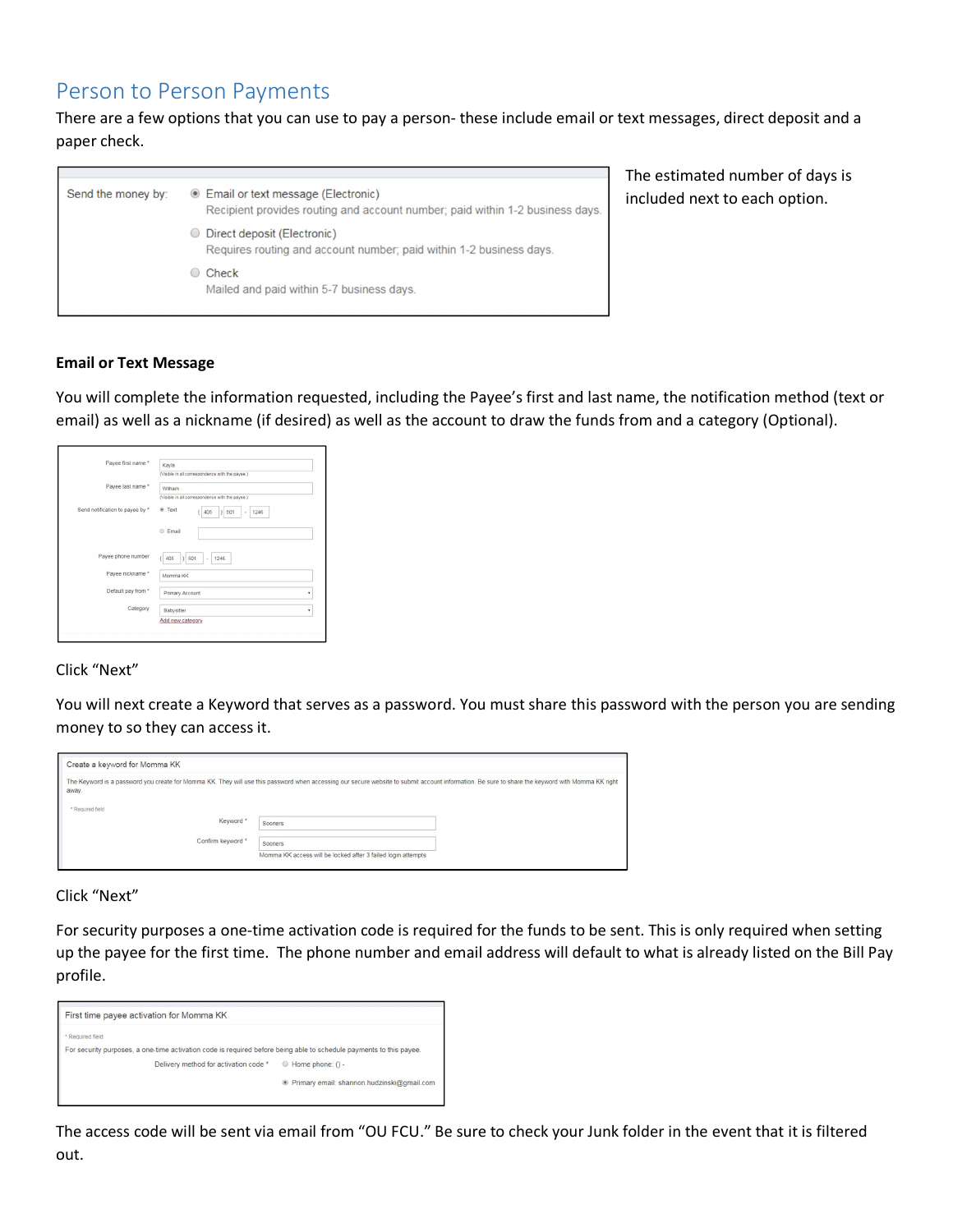| First time payee activation for Momma KK                                                                       |                                   |
|----------------------------------------------------------------------------------------------------------------|-----------------------------------|
| Required field<br>Your activation code is being sent to shannon.hudzinski@gmail.com<br>Enter activation code * | 2823<br>Click here to resend code |

Once the payee has been confirmed, Momma KK is now listed on the user's dashboard as an "Electronic" payee.

| Pay to                                | Pay from            | Amount | Payment date                               | Actions                                                      |
|---------------------------------------|---------------------|--------|--------------------------------------------|--------------------------------------------------------------|
| □ Momma KK                            |                     |        |                                            |                                                              |
| <b>KAYLA WILHAM</b><br>Electronic New | Primary Acco.,*1442 | \$5.00 | 02/21/2019 [特<br>Deliver by:<br>02/25/2019 | Pay<br>Make it recurring<br>Add comment<br>Add personal note |

In this example, we have set up a \$5 payment to Momma KK.

You will receive confirmation of the accounts being connected:



Individuals receiving the funds will go through the following process.

1. Receive Text Message with link to enter banking information:



You will enter the keyword that was set up during the transfer. In this case, Sooners.



You will enter your banking information for where the funds should go, including the routing number and account number.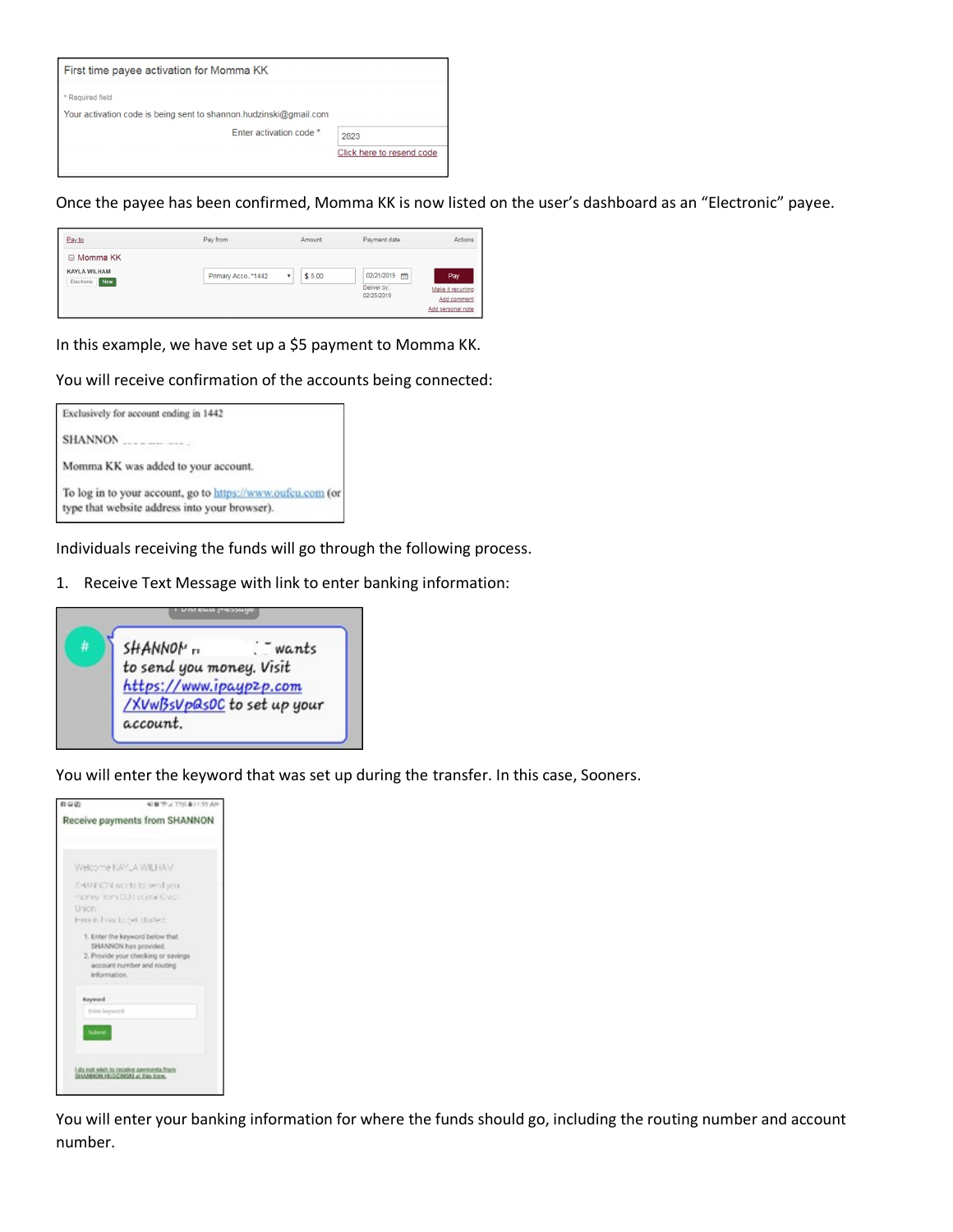| Deposit information needed                           |                                                                                                             |
|------------------------------------------------------|-------------------------------------------------------------------------------------------------------------|
| Enter account and routing number                     |                                                                                                             |
| This information will only be used to complete the   | transaction. Your financial account number and routing<br>number will not be shared with SHANNON HUDZINSKI. |
| Account type                                         |                                                                                                             |
| Choose Account                                       |                                                                                                             |
| Routing number<br>Routing number<br>Account number 2 |                                                                                                             |
| Account number                                       |                                                                                                             |
| Confirm account number                               |                                                                                                             |
| Confirm account number                               |                                                                                                             |
| Submit<br>Cancel                                     |                                                                                                             |

You will receive a confirmation screen for the transfer.

### **Direct Deposit**

When setting up the "Direct Deposit" option, this involves a bank-to-bank transfer within Bill Pay to a specific account. You must complete all fields and then click "Next."

| Payee first name *       | xa                        |   |
|--------------------------|---------------------------|---|
| Payee last name *        | Vill                      |   |
| Payee phone number *     | $\frac{1}{2}$<br>-15<br>ť |   |
| Payer account number *.  | ł                         |   |
| Confirm account number * | ¥.                        |   |
| Payee routing number *   | 3030                      |   |
| Confirm routing number * | $303 -$                   |   |
| Payee account type *     | Checking                  | ٠ |
| Payee nickname *         | Momma KK                  |   |
| Default pay from *       | Premary Account           |   |
| Category                 | Unarasigned               | ٠ |
|                          | Add.new.category.         |   |

First Time Payment Activation is required for this process as well (the steps are the same as before).

Once the confirmation process has been completed, the new payee will appear on the user dashboard.

#### **Cancel Payments**

To cancel payments that have been scheduled, under the Pending Menu, click Edit next the transactions you'd like to cancel

| Pending                                |        |            |      |  |
|----------------------------------------|--------|------------|------|--|
| Processing in next 45 days   View more |        |            |      |  |
| Payee                                  |        |            |      |  |
| Momma KK                               | \$5.00 | 02/21/2019 | Edit |  |
| Momma KK                               | \$500  | 02/21/2019 | Edit |  |
| <b>Total: \$10.00</b>                  |        |            |      |  |

Scroll to the bottom and choose "I would like to stop this payment," then click "Submit"